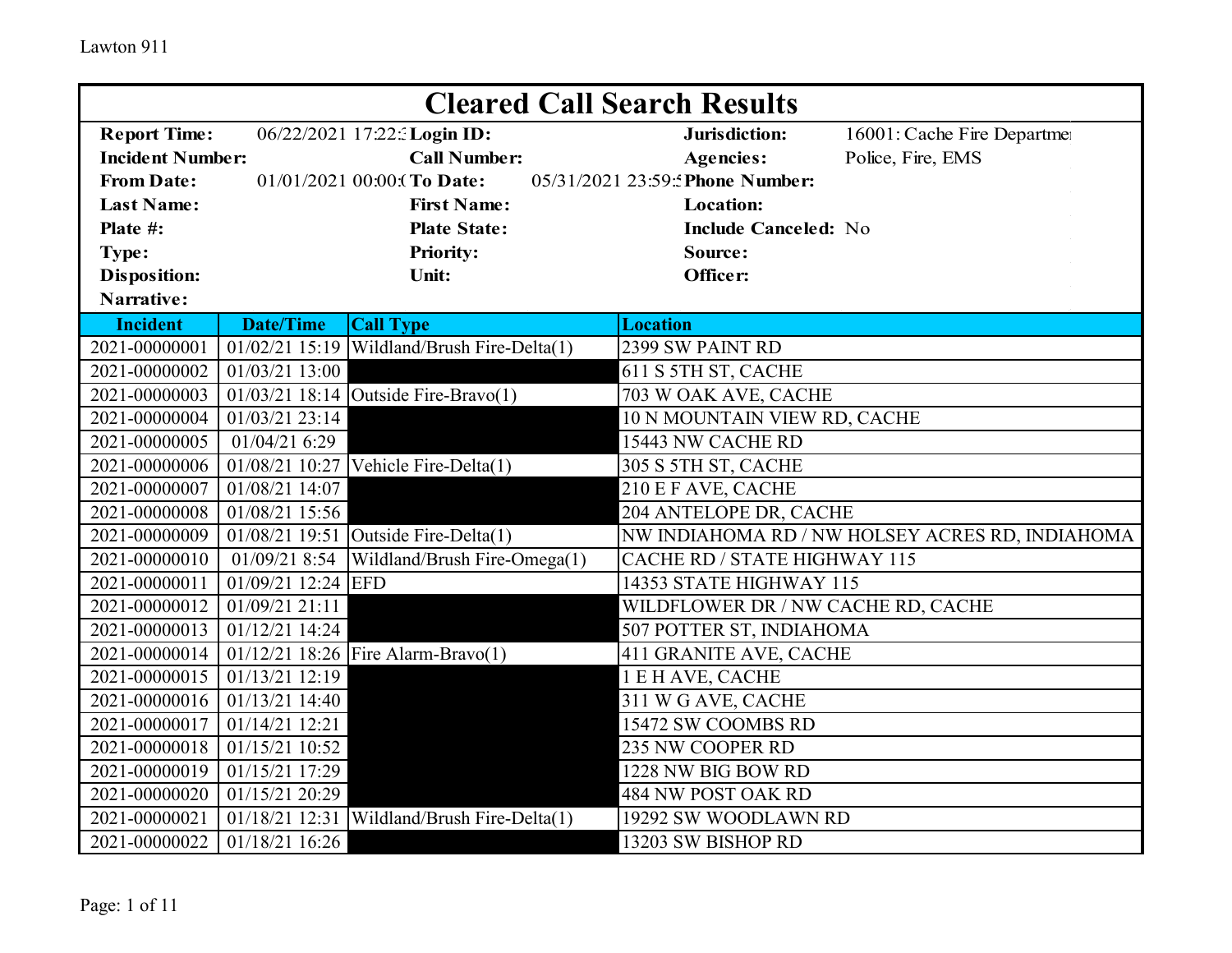|                         | <b>Cleared Call Search Results</b> |                                          |                                     |                            |  |  |
|-------------------------|------------------------------------|------------------------------------------|-------------------------------------|----------------------------|--|--|
| <b>Report Time:</b>     |                                    | 06/22/2021 17:22: Login ID:              | Jurisdiction:                       | 16001: Cache Fire Departme |  |  |
| <b>Incident Number:</b> |                                    | <b>Call Number:</b>                      | <b>Agencies:</b>                    | Police, Fire, EMS          |  |  |
| <b>From Date:</b>       |                                    | 01/01/2021 00:00:(To Date:               | 05/31/2021 23:59: Phone Number:     |                            |  |  |
| <b>Last Name:</b>       |                                    | <b>First Name:</b>                       | <b>Location:</b>                    |                            |  |  |
| Plate #:                |                                    | <b>Plate State:</b>                      | <b>Include Canceled: No</b>         |                            |  |  |
| Type:                   |                                    | <b>Priority:</b>                         | Source:                             |                            |  |  |
| <b>Disposition:</b>     |                                    | Unit:                                    | Officer:                            |                            |  |  |
| Narrative:              |                                    |                                          |                                     |                            |  |  |
| <b>Incident</b>         | <b>Date/Time</b>                   | <b>Call Type</b>                         | <b>Location</b>                     |                            |  |  |
| 2021-00000023           | 01/18/21 19:58                     |                                          | 1063 NW QUANAH RD, CACHE            |                            |  |  |
| 2021-00000024           | 01/19/21 9:32                      |                                          | 1894 SW AIRPORT RD                  |                            |  |  |
| 2021-00000025           |                                    | 01/19/21 14:50 Fire Alarm-Bravo(1)       | <b>18 NW SHELTER LAKE DR</b>        |                            |  |  |
| 2021-00000026           |                                    | 01/19/21 17:15 Gas Leak/Odor-Bravo(1)    | WALNUT AVE / N 8TH ST, CACHE        |                            |  |  |
| 2021-00000027           |                                    | $01/19/21$ 19:13 Structure Fire(C)-Delta | 13257 SW PECAN RD                   |                            |  |  |
| 2021-00000028           | 01/20/21 6:05                      |                                          | 840 HUDDLESTON DR, CACHE            |                            |  |  |
| 2021-00000029           | 01/20/21 8:34                      |                                          | 715 N 4TH ST, CACHE                 |                            |  |  |
| 2021-00000030           | 01/22/21 6:30                      |                                          | 503 N 5TH ST, CACHE                 |                            |  |  |
| 2021-00000031           | 01/23/21 12:07                     |                                          | 204 N ELK DR, CACHE                 |                            |  |  |
| 2021-00000032           | 01/24/21 1:19                      |                                          | 16012 NW CACHE RD                   |                            |  |  |
| 2021-00000033           | 01/24/21 1:26                      | Trespassing/UG-Delta                     | 2201 NW CACHE RD, LAWTON            |                            |  |  |
| 2021-00000034           | 01/25/21 17:06                     |                                          | N 5TH ST / WALNUT AVE, CACHE        |                            |  |  |
| 2021-00000035           | 01/27/21 14:10                     |                                          | 1363 SW POST OAK RD                 |                            |  |  |
| 2021-00000036           | 01/28/21 12:50                     |                                          | 106 W E AVE, CACHE                  |                            |  |  |
| 2021-00000037           |                                    | $01/29/21$ 15:04 Structure Fire(C)-Echo  | 306 WOODLAND CIR, CACHE             |                            |  |  |
| 2021-00000038           | 01/30/21 13:36                     |                                          | <b>TREASURE LAKE</b>                |                            |  |  |
| 2021-00000039           | 01/30/21 14:22                     | Outside Fire-Delta(1)                    | NW DEYO MISSION RD / PECAN CREEK DR |                            |  |  |
| 2021-00000040           | 01/30/21 15:46                     |                                          | 503 N 5TH ST, CACHE                 |                            |  |  |
| 2021-00000041           |                                    | $01/31/21$ 12:44 Fire Alarm-Charlie(1)   | <b>304 W H AVE</b>                  |                            |  |  |
| 2021-00000042           | 01/31/21 17:31                     |                                          | 165 SW QUAIL SPRINGS DR             |                            |  |  |
| 2021-00000043           |                                    | 02/01/21 15:54 Fire Alarm-Charlie(1)     | 205 W H AVE, CACHE                  |                            |  |  |
| 2021-00000044           | 02/02/21 0:37                      |                                          | 605 SHOWPLACE BLVD, INDIAHOMA       |                            |  |  |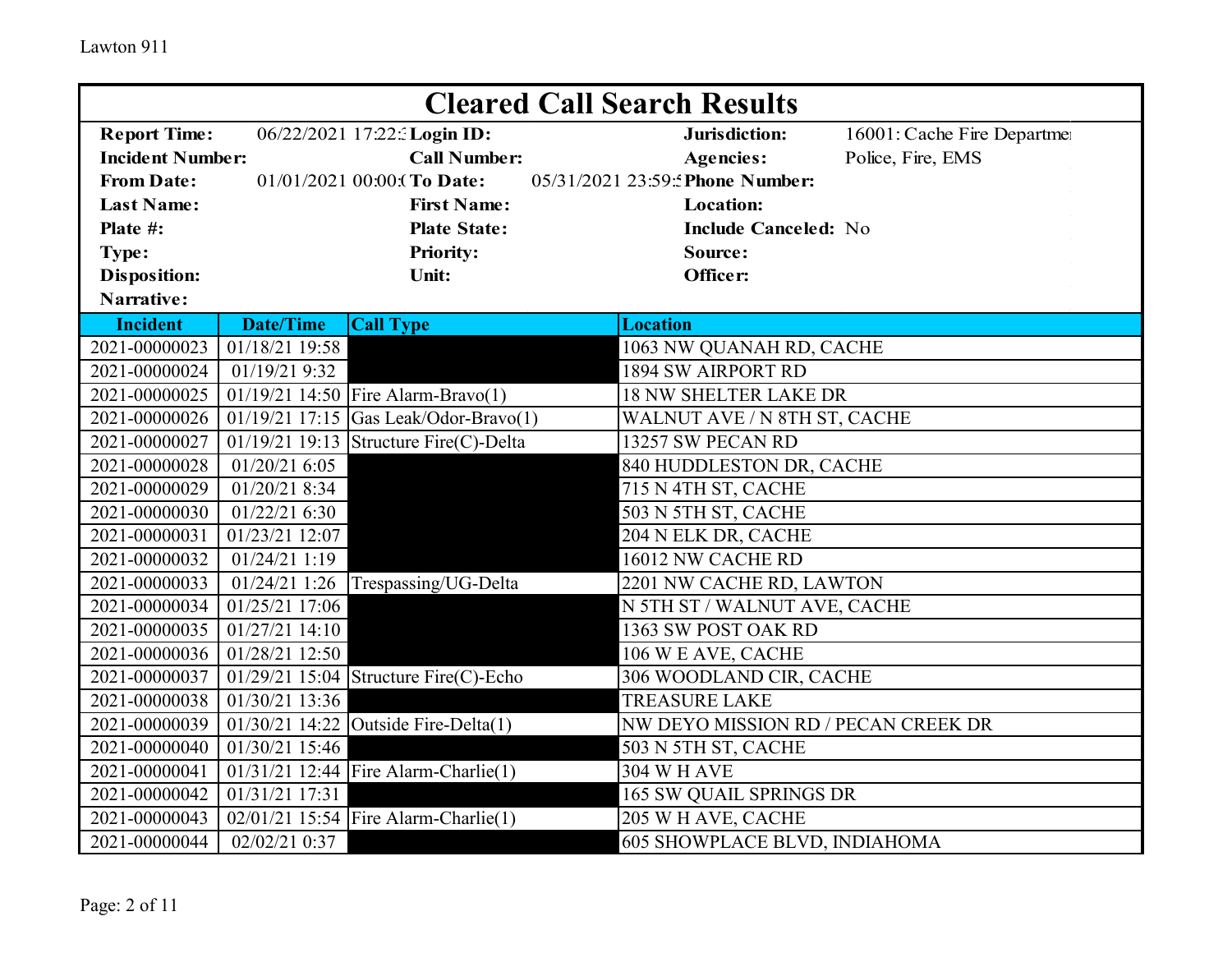|                         | <b>Cleared Call Search Results</b> |                                         |                                  |                            |  |  |
|-------------------------|------------------------------------|-----------------------------------------|----------------------------------|----------------------------|--|--|
| <b>Report Time:</b>     |                                    | 06/22/2021 17:22: Login ID:             | Jurisdiction:                    | 16001: Cache Fire Departme |  |  |
| <b>Incident Number:</b> |                                    | <b>Call Number:</b>                     | <b>Agencies:</b>                 | Police, Fire, EMS          |  |  |
| <b>From Date:</b>       |                                    | 01/01/2021 00:00: To Date:              | 05/31/2021 23:59: Phone Number:  |                            |  |  |
| <b>Last Name:</b>       |                                    | <b>First Name:</b>                      | <b>Location:</b>                 |                            |  |  |
| Plate #:                |                                    | <b>Plate State:</b>                     | <b>Include Canceled: No</b>      |                            |  |  |
| Type:                   |                                    | <b>Priority:</b>                        | Source:                          |                            |  |  |
| <b>Disposition:</b>     |                                    | <b>Unit:</b>                            | Officer:                         |                            |  |  |
| Narrative:              |                                    |                                         |                                  |                            |  |  |
| <b>Incident</b>         | <b>Date/Time</b>                   | <b>Call Type</b>                        | <b>Location</b>                  |                            |  |  |
| 2021-00000045           | 02/02/21 23:21                     |                                         | 605 W OAK AVE, CACHE             |                            |  |  |
| 2021-00000046           | 02/03/21 9:30                      | Fire Alarm-Charlie(1)                   | <b>310 W H AVE</b>               |                            |  |  |
| 2021-00000047           | 02/04/21 16:06                     |                                         | <b>129 SW ELK CREEK LOOP</b>     |                            |  |  |
| 2021-00000048           |                                    | $02/05/21$ 16:24 Service Call-Alpha     | 3502 SW POST OAK RD              |                            |  |  |
| 2021-00000049           | 02/07/21 17:56 MVA-Charlie         |                                         | SW DEYO MISSION RD / SW LEE BLVD |                            |  |  |
| 2021-00000050           |                                    | 02/07/21 21:34 Fire Alarm-Charlie(1)    | 216 ANTELOPE DR, CACHE           |                            |  |  |
| 2021-00000051           | 02/08/21 10:31                     |                                         | <b>1894 SW AIRPORT RD</b>        |                            |  |  |
| 2021-00000052           | 02/09/21 1:56                      |                                         | 1063 NW QUANAH RD, CACHE         |                            |  |  |
| 2021-00000053           | 02/10/21 2:47                      | Suspicious/Wanted-Charlie               | 16675 SW COOMBS RD               |                            |  |  |
| 2021-00000054           | 02/10/21 9:28                      |                                         | 411 BECKER ST, INDIAHOMA         |                            |  |  |
| 2021-00000055           | 02/10/21 11:01                     |                                         | 301 S 3RD ST, CACHE              |                            |  |  |
| 2021-00000056           | 02/11/21 12:17                     |                                         | 216 ANTELOPE DR, CACHE           |                            |  |  |
| 2021-00000057           | 02/11/21 22:47                     |                                         | 1063 NW QUANAH RD, CACHE         |                            |  |  |
| 2021-00000058           |                                    | $02/13/21$ 13:26 Structure Fire(C)-Echo | 103 S 6TH ST, CACHE              |                            |  |  |
| 2021-00000059           | 02/14/21 7:29                      | Fire Alarm-Bravo(1)                     | 304 SE AZALEA LN, CACHE          |                            |  |  |
| 2021-00000060           | 02/15/21 6:17                      |                                         | 20995 NW CACHE RD                |                            |  |  |
| 2021-00000061           | 02/15/21 15:07                     | Structure Fire(C)-Delta                 | <b>62 SW CRATER CREEK RD</b>     |                            |  |  |
| 2021-00000062           | 02/16/21 11:04                     |                                         | 501 N 5TH ST UNIT A, CACHE       |                            |  |  |
| 2021-00000063           |                                    | $02/16/21$ 13:10 Service Call-Alpha     | 311 W G AVE, CACHE               |                            |  |  |
| 2021-00000064           |                                    | $02/16/21$ 18:14 Fire Alarm-Charlie(1)  | 310 W H AVE, CACHE               |                            |  |  |
| 2021-00000065           | 02/17/21 14:26                     |                                         | <b>439 SW CRATER CREEK RD</b>    |                            |  |  |
| 2021-00000066           | 02/17/21 15:47                     |                                         | 16906 SW WOODLAWN RD             |                            |  |  |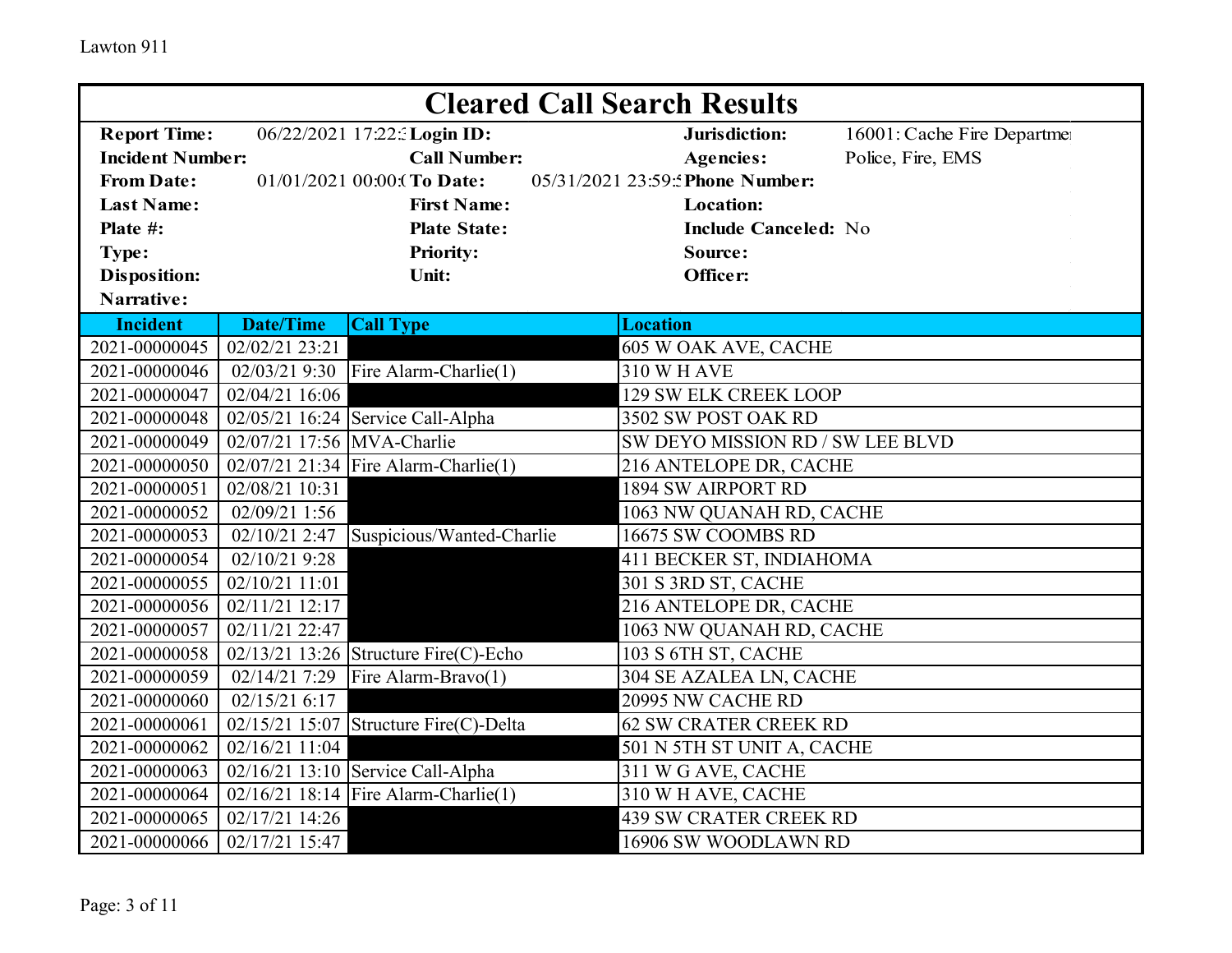|                         | <b>Cleared Call Search Results</b> |                                          |                                              |  |  |  |
|-------------------------|------------------------------------|------------------------------------------|----------------------------------------------|--|--|--|
| <b>Report Time:</b>     |                                    | 06/22/2021 17:22: Login ID:              | Jurisdiction:<br>16001: Cache Fire Departme  |  |  |  |
| <b>Incident Number:</b> |                                    | <b>Call Number:</b>                      | Police, Fire, EMS<br><b>Agencies:</b>        |  |  |  |
| <b>From Date:</b>       |                                    | 01/01/2021 00:00:(To Date:               | 05/31/2021 23:59: Phone Number:              |  |  |  |
| <b>Last Name:</b>       |                                    | <b>First Name:</b>                       | <b>Location:</b>                             |  |  |  |
| Plate #:                |                                    | <b>Plate State:</b>                      | <b>Include Canceled: No</b>                  |  |  |  |
| Type:                   |                                    | <b>Priority:</b>                         | Source:                                      |  |  |  |
| <b>Disposition:</b>     |                                    | Unit:                                    | Officer:                                     |  |  |  |
| Narrative:              |                                    |                                          |                                              |  |  |  |
| <b>Incident</b>         | <b>Date/Time</b>                   | <b>Call Type</b>                         | <b>Location</b>                              |  |  |  |
| 2021-00000067           | 02/18/21 8:02                      |                                          | 708 A AVE, CACHE                             |  |  |  |
| 2021-00000068           | $\overline{02}/18/2111:56$         |                                          | 311 W G AVE, CACHE                           |  |  |  |
| 2021-00000069           | 02/18/21 20:12                     |                                          | 4260 SW COUNTY HIGHWAY 115                   |  |  |  |
| 2021-00000070           | 02/18/21 22:05                     |                                          | 602 N MOUNTAIN MEADOW DR, CACHE              |  |  |  |
| 2021-00000071           | 02/19/21 5:39                      | Structure Fire(C)-Echo                   | 501 N 8TH ST, CACHE                          |  |  |  |
| 2021-00000072           | 02/21/21 7:50                      |                                          | LAT: 34.6309; LON: -98.5452, COMANCHE COUNTY |  |  |  |
| 2021-00000073           |                                    | 02/21/21 11:47 Fire Alarm-Bravo(1)       | 438 NW GRANITE AVE, CACHE                    |  |  |  |
| 2021-00000074           | 02/21/21 15:56                     |                                          | 602 ELM AVE, CACHE                           |  |  |  |
| 2021-00000075           | 02/21/21 16:27                     | Service Call-Alpha                       | 438 GRANITE AVE, CACHE                       |  |  |  |
| 2021-00000076           | 02/22/21 12:17                     |                                          | LAT: 34.7329; LON: -98.7131, COMANCHE COUNTY |  |  |  |
| 2021-00000077           |                                    | $02/22/21$ 13:23 Outside Fire-Delta(1)   | 80 SW 154TH ST                               |  |  |  |
| 2021-00000078           |                                    | $02/22/21$ 13:45 Structure Fire(C)-Delta | 338 SW QUAIL SPRINGS DR                      |  |  |  |
| 2021-00000079           | 02/22/21 15:36                     |                                          | 605 W OAK AVE, CACHE                         |  |  |  |
| 2021-00000080           |                                    | $02/22/21$ 18:49 Gas Leak/Odor-Bravo(1)  | 13998 NW CACHE RD                            |  |  |  |
| 2021-00000081           | 02/22/21 20:11                     |                                          | 502 ELM AVE, CACHE                           |  |  |  |
| 2021-00000082           | 02/23/21 2:05                      |                                          | 21217 W GORE BLVD                            |  |  |  |
| 2021-00000083           | 02/24/21 3:53                      | Alarm-Charlie                            | 1637 NW 197TH ST                             |  |  |  |
| 2021-00000084           | 02/24/21 23:49                     |                                          | 503 S 1ST ST, CACHE                          |  |  |  |
| 2021-00000085           |                                    | 02/25/21 13:31 Fire Alarm-Charlie(1)     | 205 W H AVE, CACHE                           |  |  |  |
| 2021-00000086           | 02/26/21 9:11                      |                                          | 311 W G AVE, CACHE                           |  |  |  |
| 2021-00000087           | 02/26/21 22:51                     | Gas Leak/Odor-Bravo(1)                   | NW RED ELK RD / NW CACHE RD                  |  |  |  |
| 2021-00000088           | 02/27/21 18:05                     |                                          | 3395 SW AIRPORT RD                           |  |  |  |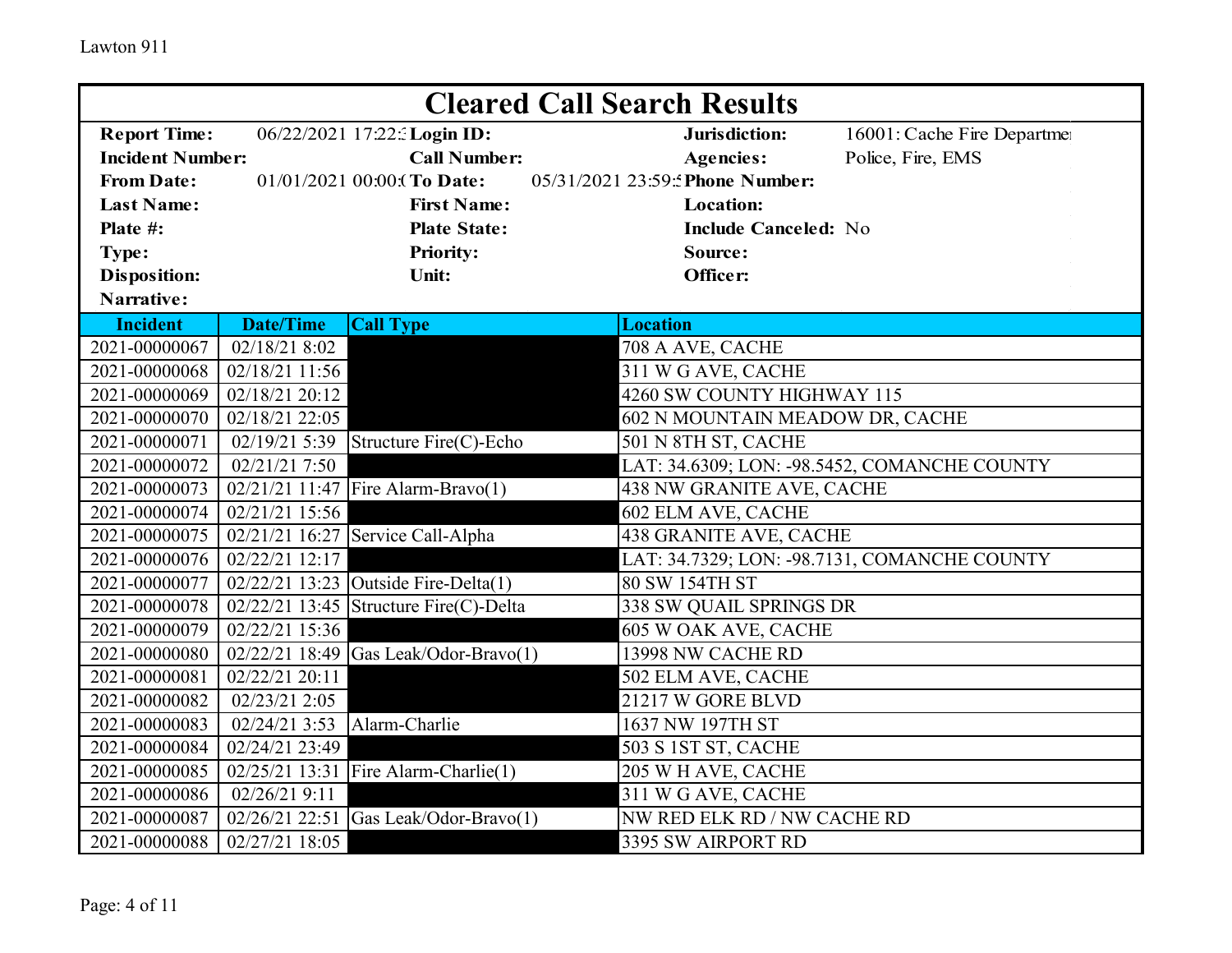| <b>Cleared Call Search Results</b> |                         |                                        |                                     |                            |  |
|------------------------------------|-------------------------|----------------------------------------|-------------------------------------|----------------------------|--|
| <b>Report Time:</b>                |                         | 06/22/2021 17:22: Login ID:            | Jurisdiction:                       | 16001: Cache Fire Departme |  |
| <b>Incident Number:</b>            |                         | <b>Call Number:</b>                    | <b>Agencies:</b>                    | Police, Fire, EMS          |  |
| <b>From Date:</b>                  |                         | 01/01/2021 00:00: (To Date:            | 05/31/2021 23:59: Phone Number:     |                            |  |
| <b>Last Name:</b>                  |                         | <b>First Name:</b>                     | <b>Location:</b>                    |                            |  |
| Plate #:                           |                         | <b>Plate State:</b>                    | <b>Include Canceled: No</b>         |                            |  |
| Type:                              |                         | <b>Priority:</b>                       | Source:                             |                            |  |
| <b>Disposition:</b>                |                         | Unit:                                  | Officer:                            |                            |  |
| Narrative:                         |                         |                                        |                                     |                            |  |
| <b>Incident</b>                    | <b>Date/Time</b>        | <b>Call Type</b>                       | <b>Location</b>                     |                            |  |
| 2021-00000089                      | 02/28/21 21:37          | Wildland/Brush Fire-Charlie(1)         | 20951 SW LEE BLVD                   |                            |  |
| 2021-00000090                      | 03/01/21 9:27           | Gas Leak/Odor-Bravo(1)                 | NW CACHE RD / NW RED ELK RD         |                            |  |
| 2021-00000091                      | 03/01/21 9:31           | Animal-Alpha                           | NW FERRIS AVE / NW 5TH ST, LAWTON   |                            |  |
| 2021-00000092                      | 03/01/21 13:45          |                                        | 12 NW RED ELK DR                    |                            |  |
| 2021-00000093                      | 03/01/21 19:32          |                                        | SW QUANAH RD / SW COOMBS RD         |                            |  |
| 2021-00000094                      |                         | 03/03/21 12:23 Service Call-Alpha      | 708 A AVE, CACHE                    |                            |  |
| 2021-00000095                      | 03/04/21 15:54          |                                        | <b>68 CAUDLE LN</b>                 |                            |  |
| 2021-00000096                      | 03/04/21 18:05          |                                        | 505 W OAK AVE, CACHE                |                            |  |
| 2021-00000097                      | 03/05/21 13:07          |                                        | 708 A AVE, CACHE                    |                            |  |
| 2021-00000098                      | 03/05/21 18:07          |                                        | NW PAINT RD / NW CACHE RD           |                            |  |
| 2021-00000099                      | 03/05/21 19:50          |                                        | $\overline{607}$ N 6TH ST, CACHE    |                            |  |
| 2021-00000100                      | 03/06/21 9:05           | Wildland/Brush Fire-Omega(1)           | 14813 STATE HW 115, CACHE           |                            |  |
| 2021-00000101                      | 03/06/21 13:12          |                                        | <b>ELK MOUNTAIN</b>                 |                            |  |
| 2021-00000102                      |                         | $03/06/21$ 18:49 Outside Fire-Delta(1) | SW LEE BLVD / SW AIRPORT RD         |                            |  |
| 2021-00000103                      | 03/06/21 20:09 OF       |                                        | 17766 SW LEE BLVD                   |                            |  |
| 2021-00000104                      |                         | 03/08/21 13:10 Fire Alarm-Charlie(1)   | 216 ANTELOPE DR, CACHE              |                            |  |
| 2021-00000105                      | 03/08/21 16:33          |                                        | 603 AUBA JANE CIR, CACHE            |                            |  |
| 2021-00000106                      |                         | 03/08/21 17:45 Outside Fire-Bravo(1)   | WEAVE / S 5TH ST, CACHE             |                            |  |
| 2021-00000107                      | 03/10/21 10:43          |                                        | 1741 NW INDIAHOMA RD                |                            |  |
| 2021-00000108                      | 03/10/21 16:21          |                                        | 216 ANTELOPE DR, CACHE              |                            |  |
| 2021-00000109                      | 03/13/21 0:57           |                                        | <b>68 CAUDLE LN</b>                 |                            |  |
| 2021-00000110                      | 03/13/21 2:19 Signal 76 |                                        | <b>SW LEE BLVD / SW POST OAK RD</b> |                            |  |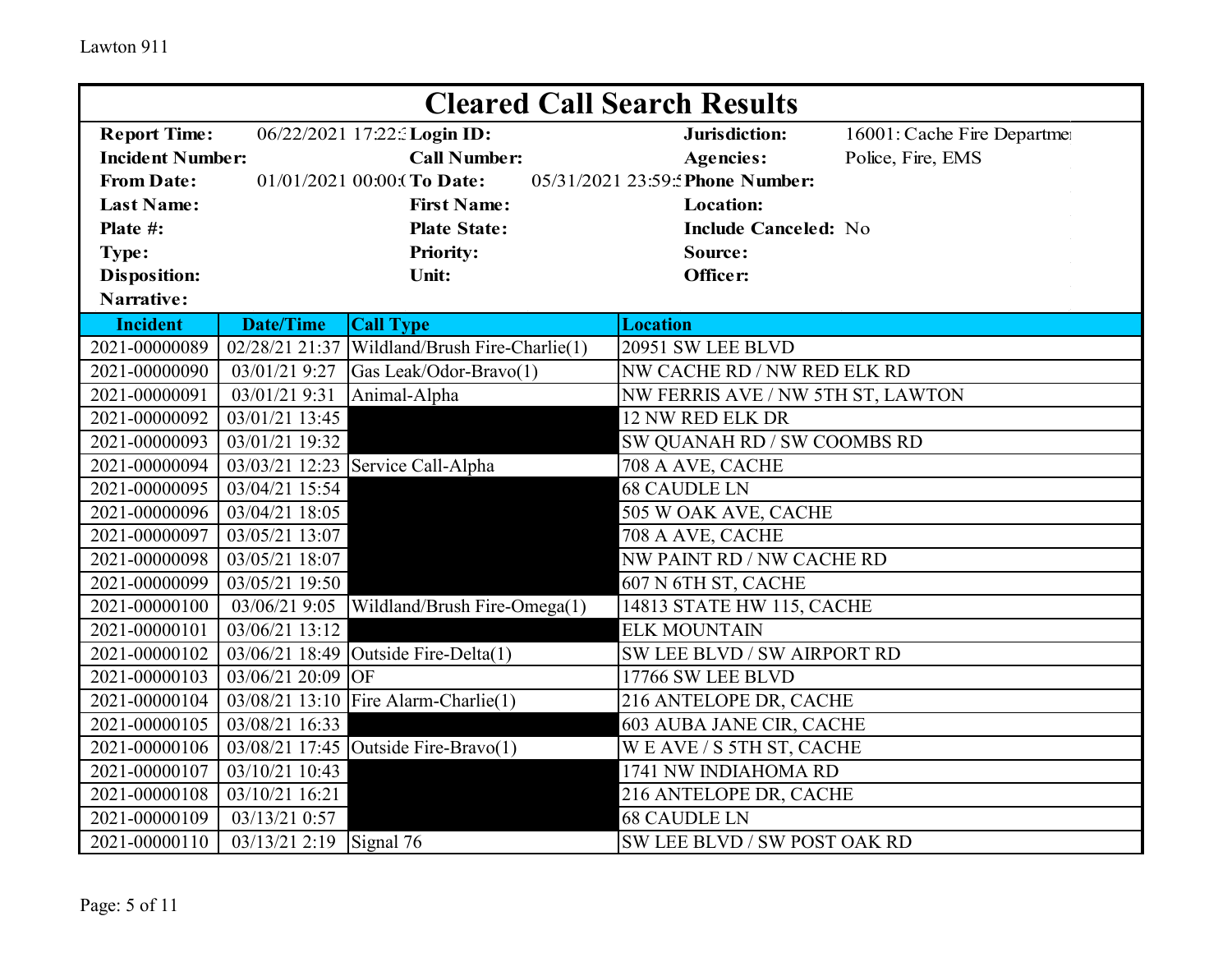|                         |                               | <b>Cleared Call Search Results</b>            |                                  |                            |
|-------------------------|-------------------------------|-----------------------------------------------|----------------------------------|----------------------------|
| <b>Report Time:</b>     |                               | 06/22/2021 17:22: Login ID:                   | Jurisdiction:                    | 16001: Cache Fire Departme |
| <b>Incident Number:</b> |                               | <b>Call Number:</b>                           | <b>Agencies:</b>                 | Police, Fire, EMS          |
| <b>From Date:</b>       |                               | 01/01/2021 00:00: To Date:                    | 05/31/2021 23:59: Phone Number:  |                            |
| <b>Last Name:</b>       |                               | <b>First Name:</b>                            | <b>Location:</b>                 |                            |
| Plate #:                |                               | <b>Plate State:</b>                           | <b>Include Canceled: No</b>      |                            |
| Type:                   |                               | <b>Priority:</b>                              | Source:                          |                            |
| <b>Disposition:</b>     |                               | <b>Unit:</b>                                  | Officer:                         |                            |
| Narrative:              |                               |                                               |                                  |                            |
| <b>Incident</b>         | <b>Date/Time</b>              | <b>Call Type</b>                              | <b>Location</b>                  |                            |
| 2021-00000111           | 03/15/21 20:47                | Wildland/Brush Fire-Delta(1)                  | 13272 STATE HIGHWAY 36           |                            |
| 2021-00000112           | 03/17/21 9:06                 |                                               | 907 W H AVE, CACHE               |                            |
| 2021-00000113           | 03/17/21 9:30                 |                                               | 98 SW TIMBER LANE DR             |                            |
| 2021-00000114           | 03/18/21 16:29                |                                               | 105 NW CRATER CREEK RD, CACHE    |                            |
| 2021-00000115           | 03/19/21 12:05                |                                               | 15871 W GORE BLVD                |                            |
| 2021-00000116           | 03/19/21 19:41                |                                               | 10 N MOUNTAIN VIEW RD, CACHE     |                            |
| 2021-00000117           | 03/20/21 12:29 Domestic-Delta |                                               | 105 NW CRATER CREEK RD, CACHE    |                            |
| 2021-00000118           | 03/20/21 12:38 Domestic-Delta |                                               | 106 NW CRATER CREEK RD, CACHE    |                            |
| 2021-00000119           |                               | $03/20/21$ 17:14 Structure Fire(R)-Echo       | 479 SW POST OAK RD               |                            |
| 2021-00000120           | 03/21/21 18:46                |                                               | 612 WALNUT AVE, CACHE            |                            |
| 2021-00000121           | 03/22/21 9:46                 | Fire Alarm-Bravo(1)                           | 1208 SW PAINT RD                 |                            |
| 2021-00000122           | 03/22/21 22:25                |                                               | 1543 SW POST OAK RD              |                            |
| 2021-00000123           | 03/23/21 12:39                |                                               | 102 E H AVE, CACHE               |                            |
| 2021-00000124           | 03/24/21 7:13                 | Electrical Hazard-Bravo(1)                    | 203 ANTELOPE DR, CACHE           |                            |
| 2021-00000125           | 03/24/21 16:35                |                                               | 509 N 7TH ST, CACHE              |                            |
| 2021-00000126           | 03/26/21 11:37                |                                               | 832 HUDDLESTON DR, CACHE         |                            |
| 2021-00000127           |                               | 03/26/21 17:20 Traffic Complaint/Hazard-Delta | N 5TH ST / CHERRY AVE, CACHE     |                            |
| 2021-00000128           | 03/27/21 7:02                 |                                               | 510 W F AVE, CACHE               |                            |
| 2021-00000129           | 03/29/21 1:55                 |                                               | 17341 SW WOODLAWN RD             |                            |
| 2021-00000130           | 03/29/21 11:41                |                                               | 609 LOCUST AVE, CACHE            |                            |
| 2021-00000131           | 03/30/21 13:42                | Outside Fire-Charlie(1)                       | NW CACHE RD / NW DEYO MISSION RD |                            |
| 2021-00000132           | 03/31/21 10:50                |                                               | <b>609 LOCUST AVE, CACHE</b>     |                            |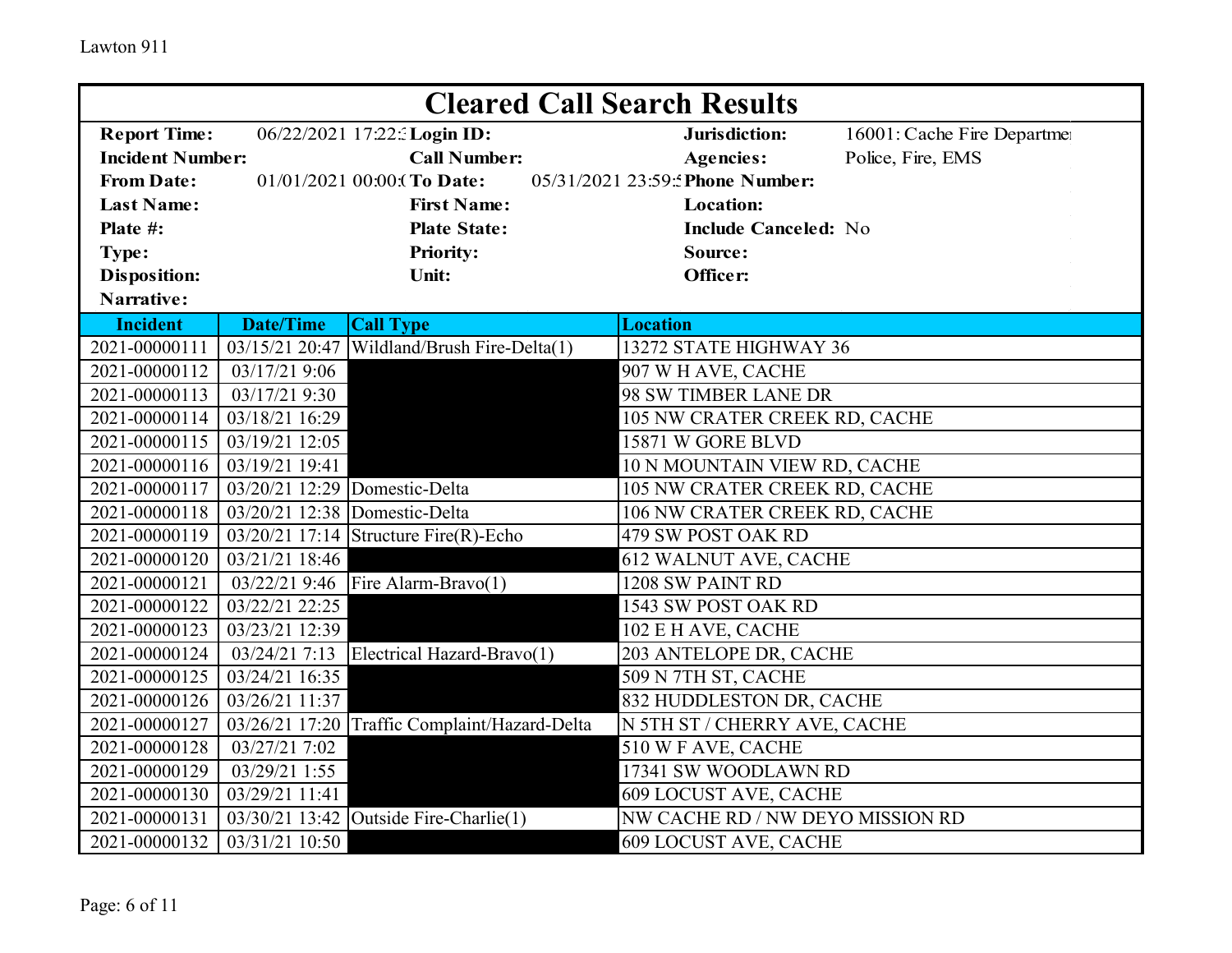| <b>Cleared Call Search Results</b> |                              |                                      |                                    |                            |  |
|------------------------------------|------------------------------|--------------------------------------|------------------------------------|----------------------------|--|
| <b>Report Time:</b>                |                              | 06/22/2021 17:22: Login ID:          | Jurisdiction:                      | 16001: Cache Fire Departme |  |
| <b>Incident Number:</b>            |                              | <b>Call Number:</b>                  | <b>Agencies:</b>                   | Police, Fire, EMS          |  |
| <b>From Date:</b>                  |                              | 01/01/2021 00:00: (To Date:          | 05/31/2021 23:59: Phone Number:    |                            |  |
| <b>Last Name:</b>                  |                              | <b>First Name:</b>                   | <b>Location:</b>                   |                            |  |
| Plate #:                           |                              | <b>Plate State:</b>                  | <b>Include Canceled: No</b>        |                            |  |
| Type:                              |                              | <b>Priority:</b>                     | Source:                            |                            |  |
| <b>Disposition:</b>                |                              | Unit:                                | Officer:                           |                            |  |
| Narrative:                         |                              |                                      |                                    |                            |  |
| <b>Incident</b>                    | <b>Date/Time</b>             | <b>Call Type</b>                     | <b>Location</b>                    |                            |  |
| 2021-00000133                      |                              | 04/02/21 16:20 Outside Fire-Delta(1) | 298 SW DEYO LANDING LOOP           |                            |  |
| 2021-00000134                      | 04/02/21 20:12               |                                      | 410 GRANITE AVE, CACHE             |                            |  |
| 2021-00000135                      | 04/04/21 11:00               |                                      | <b>159 NW NEUGEBAUER DR</b>        |                            |  |
| 2021-00000136                      | 04/04/21 16:50 MVA-Charlie   |                                      | 601 S 1ST ST, CACHE                |                            |  |
| 2021-00000137                      | 04/06/21 6:31                | MVA-Bravo                            | SW LEE BLVD / SW AIRPORT RD        |                            |  |
| 2021-00000138                      | $04/08/21$ 3:12 Subject Stop |                                      | SH115 / NW CACHE RD                |                            |  |
| 2021-00000139                      |                              | 04/08/21 11:28 Service Call-Alpha    | 16759 SW WOODLAWN RD               |                            |  |
| 2021-00000140                      | 04/09/21 7:20                | Wildland/Brush Fire-Charlie(1)       | LAT: 34.6401; LON: -98.6327, CACHE |                            |  |
| 2021-00000141                      | 04/09/21 8:08                |                                      | 10048 SE BISHOP RD                 |                            |  |
| 2021-00000142                      | 04/09/21 8:52                | Fire Alarm-Charlie(1)                | 401 W H AVE, CACHE                 |                            |  |
| 2021-00000143                      | 04/09/21 15:51               | Fire Alarm-Bravo(1)                  | 104 W H AVE, CACHE                 |                            |  |
| 2021-00000144                      |                              | 04/09/21 17:14 Fire Alarm-Charlie(1) | 104 W H AVE, CACHE                 |                            |  |
| 2021-00000145                      | $04/11/21$ 14:54             |                                      | 211 NW CRATER CREEK RD, CACHE      |                            |  |
| 2021-00000146                      |                              | 04/11/21 15:56 Service Call-Alpha    | 501 S 5TH ST, CACHE                |                            |  |
| 2021-00000147                      | 04/11/21 18:25               | Wildland/Brush Fire-Charlie(1)       | 13520 NW CACHE RD                  |                            |  |
| 2021-00000148                      | 04/11/21 22:44 OF            |                                      | 13520 NW CACHE RD                  |                            |  |
| 2021-00000149                      | 04/12/21 5:43                | Outside Fire-Delta(1)                | 13520 NW CACHE RD                  |                            |  |
| 2021-00000150                      | 04/12/21 17:44               |                                      | 605 W OAK AVE, CACHE               |                            |  |
| 2021-00000151                      | 04/12/21 17:48 Signal 76     |                                      | 501 H ST, FAXON                    |                            |  |
| 2021-00000152                      | 04/12/21 18:38               |                                      | 602 S 8TH ST, CACHE                |                            |  |
| 2021-00000153                      | 04/14/21 11:00               |                                      | 832 HUDDLESTON DR, CACHE           |                            |  |
| 2021-00000154                      | 04/14/21 11:07               |                                      | 408 SHADY LN, CACHE                |                            |  |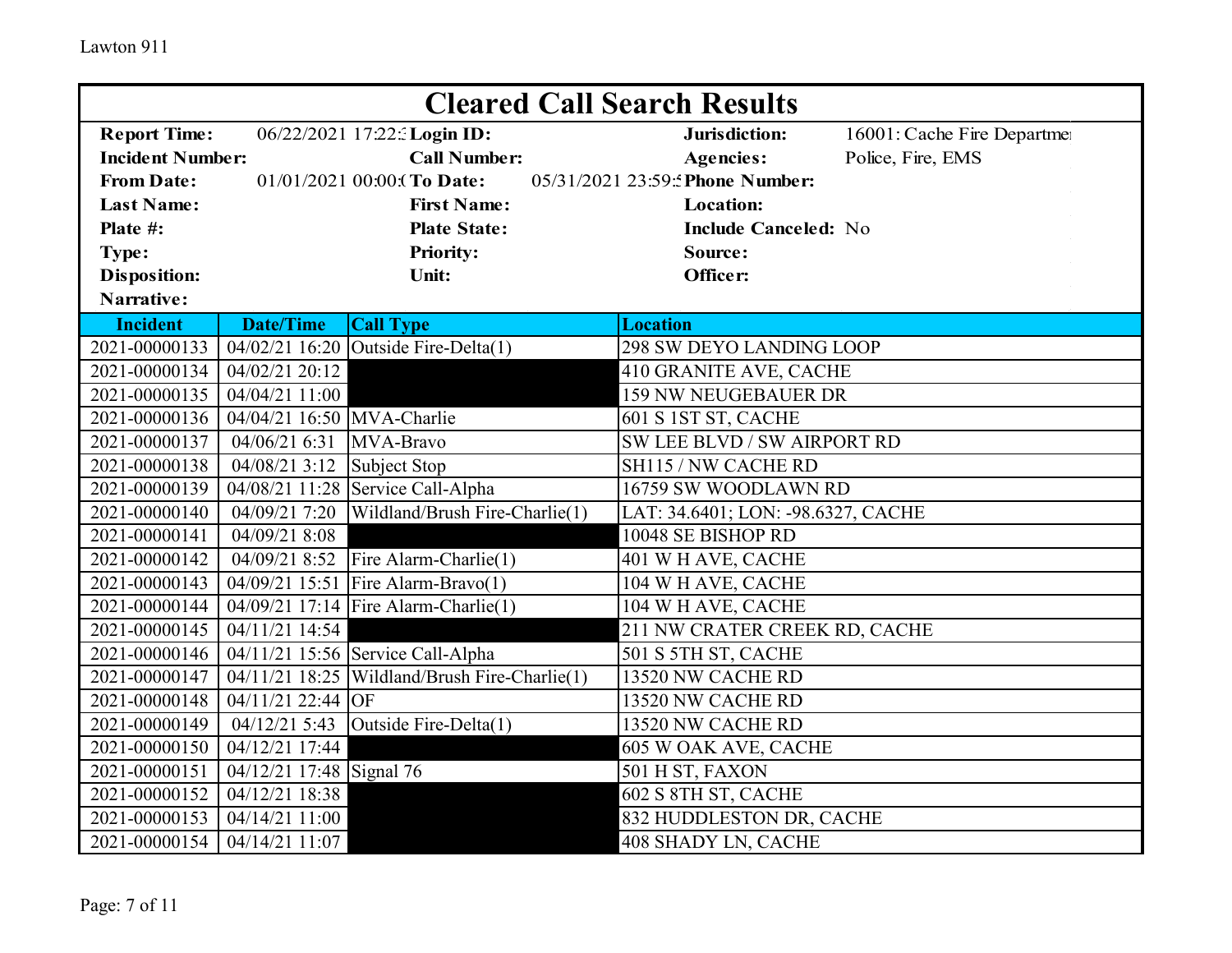| <b>Cleared Call Search Results</b> |                          |                                      |                                    |                                         |  |
|------------------------------------|--------------------------|--------------------------------------|------------------------------------|-----------------------------------------|--|
| <b>Report Time:</b>                |                          | 06/22/2021 17:22: Login ID:          | Jurisdiction:                      | 16001: Cache Fire Departme              |  |
| <b>Incident Number:</b>            |                          | <b>Call Number:</b>                  | <b>Agencies:</b>                   | Police, Fire, EMS                       |  |
| <b>From Date:</b>                  |                          | 01/01/2021 00:00:(To Date:           | 05/31/2021 23:59: Phone Number:    |                                         |  |
| <b>Last Name:</b>                  |                          | <b>First Name:</b>                   | <b>Location:</b>                   |                                         |  |
| Plate #:                           |                          | <b>Plate State:</b>                  | <b>Include Canceled: No</b>        |                                         |  |
| Type:                              |                          | <b>Priority:</b>                     | Source:                            |                                         |  |
| <b>Disposition:</b>                |                          | Unit:                                | Officer:                           |                                         |  |
| Narrative:                         |                          |                                      |                                    |                                         |  |
| <b>Incident</b>                    | <b>Date/Time</b>         | <b>Call Type</b>                     | <b>Location</b>                    |                                         |  |
| 2021-00000155                      | 04/15/21 3:57            |                                      | 501 S 6TH ST, CACHE                |                                         |  |
| 2021-00000156                      |                          | 04/17/21 18:36 Outside Fire-Bravo(1) | 715 NW NEUGEBAUER DR               |                                         |  |
| 2021-00000157                      | 04/19/21 16:15           |                                      | 807 HUDDLESTON DR, CACHE           |                                         |  |
| 2021-00000158                      | 04/21/21 9:25 SEND       |                                      | 411 W C AVE, CACHE                 |                                         |  |
| 2021-00000159                      |                          | 04/22/21 16:54 Fire Alarm-Bravo(1)   | 411 GRANITE AVE, CACHE             |                                         |  |
| 2021-00000160                      | 04/22/21 17:18           |                                      | 39 WILDFLOWER CIR, CACHE           |                                         |  |
| 2021-00000161                      |                          | 04/24/21 17:40 Fire Alarm-Charlie(1) | 104 W H AVE, CACHE                 |                                         |  |
| 2021-00000162                      | 04/25/21 16:23           |                                      | 10 N MOUNTAIN VIEW RD, CACHE       |                                         |  |
| 2021-00000163                      | 04/26/21 7:36            |                                      | 3480 SW POST OAK RD                |                                         |  |
| 2021-00000164                      |                          | 04/26/21 11:24 Outside Fire-Bravo(1) | LAT: 34.6401; LON: -98.6327, CACHE |                                         |  |
| 2021-00000165                      |                          | 04/27/21 14:18 Service Call-Alpha    | 603 AUBA JANE CIR, CACHE           |                                         |  |
| 2021-00000166                      |                          | 04/27/21 15:05 Fire Alarm-Charlie(1) | 407 W C AVE, CACHE                 |                                         |  |
| 2021-00000167                      | 04/27/21 16:24           |                                      | US HIGHWAY 62 / STATE HIGHWAY 115  |                                         |  |
| 2021-00000168                      | 04/30/21 2:21            | Outside Fire-Bravo(1)                | 201 NW CRATER CREEK RD, CACHE      |                                         |  |
| 2021-00000169                      | 05/01/21 11:25           |                                      | 807 N 5TH ST, CACHE                |                                         |  |
| 2021-00000170                      |                          | 05/03/21 10:21 Fire Alarm-Charlie(1) | 101 SE D AVE, LAWTON               |                                         |  |
| 2021-00000171                      | 05/04/21 18:33           |                                      | 212 ANTELOPE DR, CACHE             |                                         |  |
| 2021-00000172                      | 05/04/21 20:09           |                                      | 1135 SW DEYO LANDING LOOP          |                                         |  |
| 2021-00000173                      | 05/04/21 23:51 MVA-Delta |                                      |                                    | NW CACHE RD / NW CRATER CREEK RD, CACHE |  |
| 2021-00000174                      | 05/04/21 23:58           |                                      | 117 NW CRATER CREEK RD, CACHE      |                                         |  |
| 2021-00000175                      | 05/05/21 4:58            | Electrical Hazard-Bravo(1)           | N 8TH ST / LOCUST AVE, CACHE       |                                         |  |
| 2021-00000176                      | 05/05/21 21:36           |                                      | 860 NW RED ELK RD                  |                                         |  |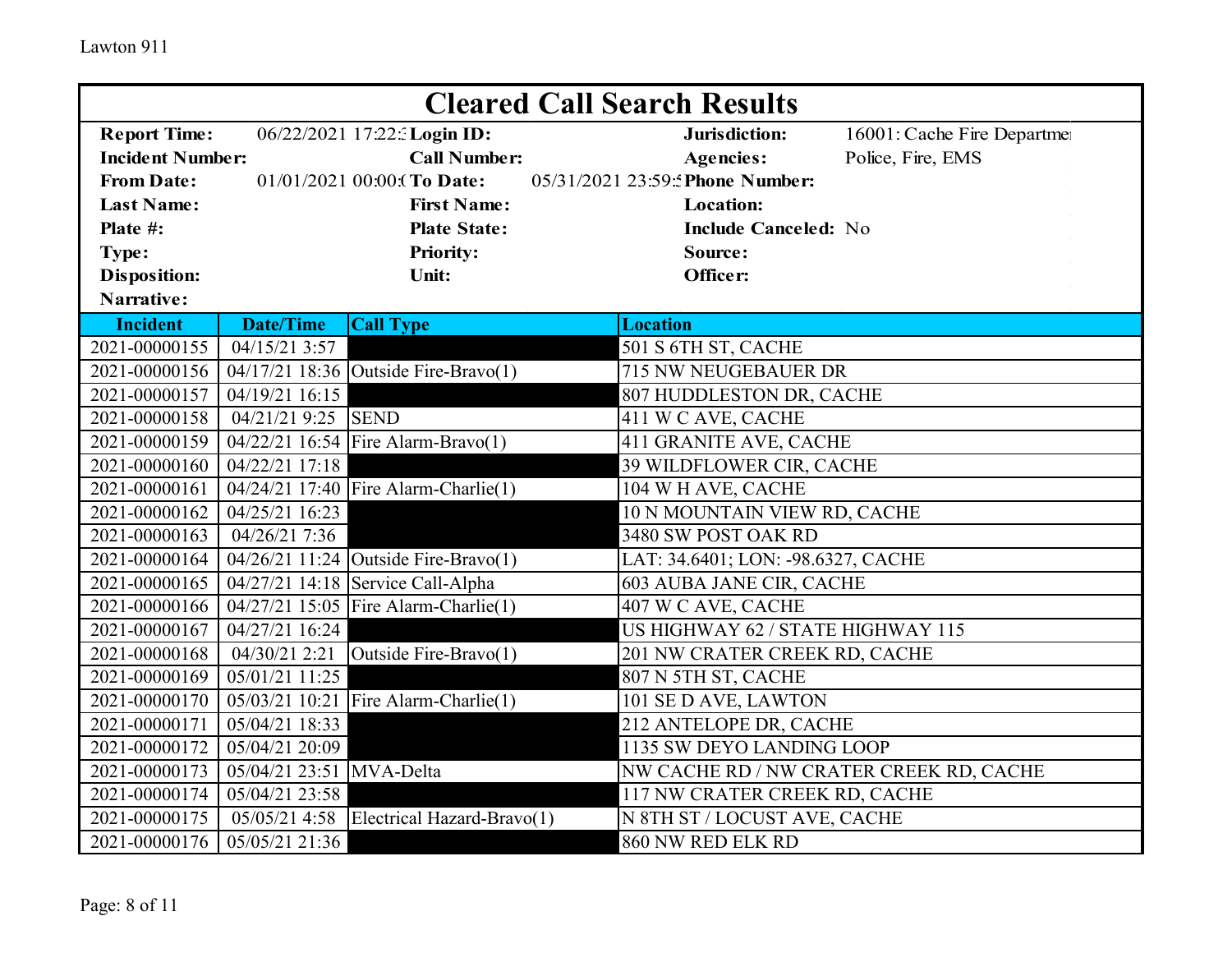|                         | <b>Cleared Call Search Results</b> |                                                 |                                             |  |  |  |
|-------------------------|------------------------------------|-------------------------------------------------|---------------------------------------------|--|--|--|
| <b>Report Time:</b>     |                                    | 06/22/2021 17:22: Login ID:                     | Jurisdiction:<br>16001: Cache Fire Departme |  |  |  |
| <b>Incident Number:</b> |                                    | <b>Call Number:</b>                             | Police, Fire, EMS<br><b>Agencies:</b>       |  |  |  |
| <b>From Date:</b>       |                                    | 01/01/2021 00:00: To Date:                      | 05/31/2021 23:59: Phone Number:             |  |  |  |
| <b>Last Name:</b>       |                                    | <b>First Name:</b>                              | <b>Location:</b>                            |  |  |  |
| Plate #:                |                                    | <b>Plate State:</b>                             | <b>Include Canceled: No</b>                 |  |  |  |
| Type:                   |                                    | <b>Priority:</b>                                | Source:                                     |  |  |  |
| <b>Disposition:</b>     |                                    | Unit:                                           | Officer:                                    |  |  |  |
| Narrative:              |                                    |                                                 |                                             |  |  |  |
| <b>Incident</b>         | <b>Date/Time</b>                   | <b>Call Type</b>                                | <b>Location</b>                             |  |  |  |
| 2021-00000177           | 05/06/21 9:36                      |                                                 | 20140 W GORE BLVD                           |  |  |  |
| 2021-00000178           | 05/07/21 15:29                     |                                                 | 2811 NW 23RD ST, LAWTON                     |  |  |  |
| 2021-00000179           | 05/07/21 15:30                     |                                                 | 609 W F AVE, CACHE                          |  |  |  |
| 2021-00000180           | 05/07/21 22:33                     |                                                 | 501 HARRISON AVE, CHATTANOOGA               |  |  |  |
| 2021-00000181           | 05/08/21 7:32                      | Fire Alarm-Bravo(1)                             | 279 NW WISDOM DR                            |  |  |  |
| 2021-00000182           | 05/08/21 13:11                     |                                                 | 405 W H AVE, CACHE                          |  |  |  |
| 2021-00000183           | 05/08/21 13:59                     |                                                 | 703 ELM AVE, CACHE                          |  |  |  |
| 2021-00000184           | 05/08/21 21:21                     |                                                 | <b>68 CAUDLE LN</b>                         |  |  |  |
| 2021-00000185           | 05/09/21 4:21                      |                                                 | 98 SW TIMBER LANE DR                        |  |  |  |
| 2021-00000186           | 05/09/21 5:20                      |                                                 | 509 BRENTON ST, INDIAHOMA                   |  |  |  |
| 2021-00000187           | 05/09/21 9:12                      |                                                 | <b>165 SW QUAIL SPRINGS DR</b>              |  |  |  |
| 2021-00000188           | 05/09/21 12:38                     |                                                 | LAT: 34.7059; LON: -98.6827                 |  |  |  |
| 2021-00000189           | 05/09/21 17:41                     |                                                 | 102 W H AVE, CACHE                          |  |  |  |
| 2021-00000190           | 05/09/21 18:02                     |                                                 | 605 W OAK AVE, CACHE                        |  |  |  |
| 2021-00000191           | 05/10/21 5:31                      |                                                 | 98 SW TIMBER LANE DR                        |  |  |  |
| 2021-00000192           |                                    | $05/10/21$ 21:29 Wildland/Brush Fire-Charlie(1) | 2399 SW PAINT RD                            |  |  |  |
| 2021-00000193           | 05/13/21 0:08                      | MVA-Delta                                       | SW CRATER CREEK RD / SW LEE BLVD            |  |  |  |
| 2021-00000194           | 05/13/21 7:32                      |                                                 | 605 W OAK AVE, CACHE                        |  |  |  |
| 2021-00000195           | 05/13/21 22:34                     |                                                 | 98 SW TIMBER LANE DR                        |  |  |  |
| 2021-00000196           |                                    | 05/13/21 23:51 Weapons Incident-Delta           | 502 S 7TH ST, CACHE                         |  |  |  |
| 2021-00000197           | 05/14/21 2:33                      |                                                 | 509 BRENTON ST, INDIAHOMA                   |  |  |  |
| 2021-00000198           | 05/14/21 12:59                     |                                                 | 703 ELM AVE, CACHE                          |  |  |  |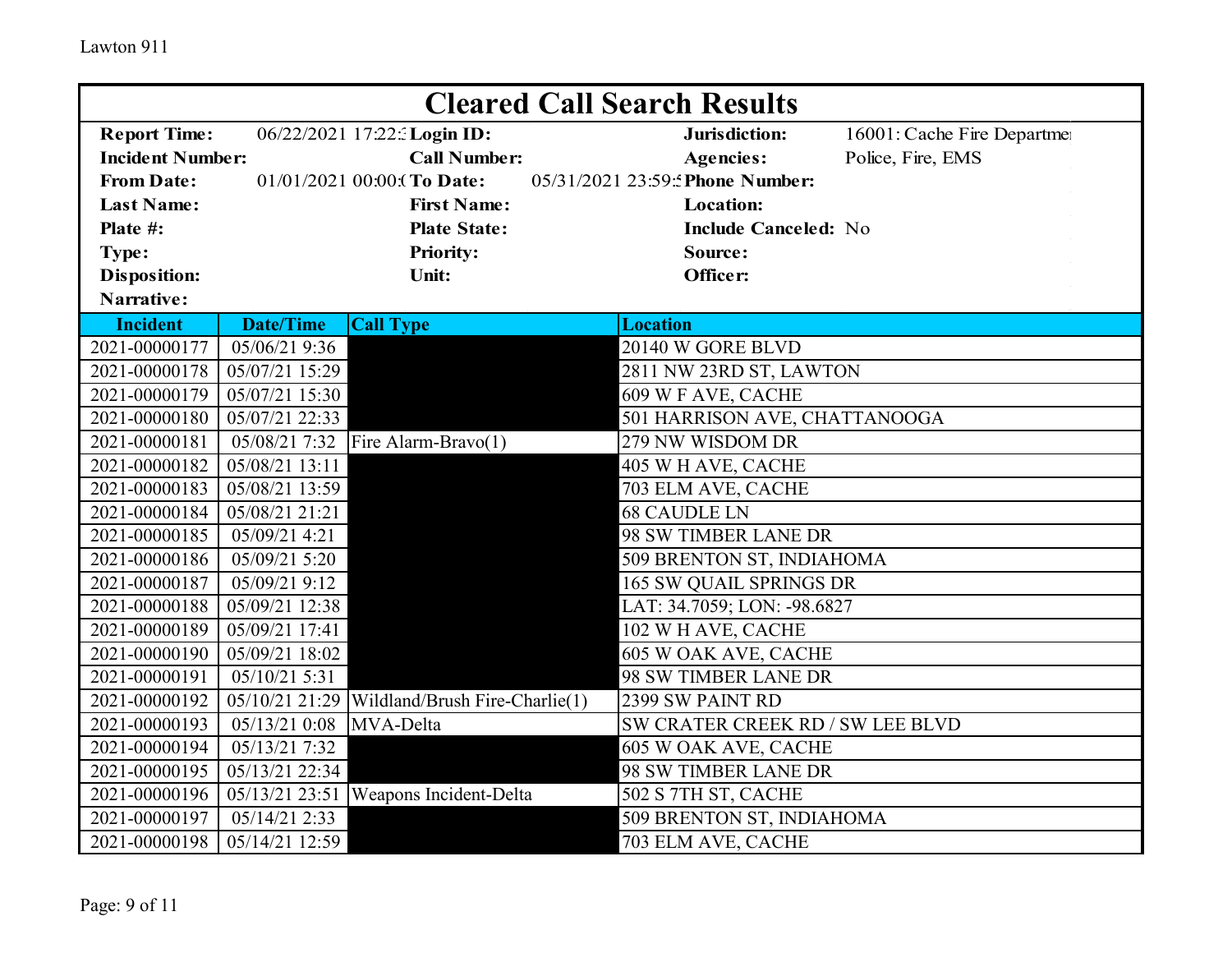|                         | <b>Cleared Call Search Results</b> |                                         |                                             |  |  |  |
|-------------------------|------------------------------------|-----------------------------------------|---------------------------------------------|--|--|--|
| <b>Report Time:</b>     |                                    | 06/22/2021 17:22: Login ID:             | Jurisdiction:<br>16001: Cache Fire Departme |  |  |  |
| <b>Incident Number:</b> |                                    | <b>Call Number:</b>                     | Police, Fire, EMS<br><b>Agencies:</b>       |  |  |  |
| <b>From Date:</b>       |                                    | 01/01/2021 00:00: (To Date:             | 05/31/2021 23:59: Phone Number:             |  |  |  |
| <b>Last Name:</b>       |                                    | <b>First Name:</b>                      | <b>Location:</b>                            |  |  |  |
| Plate #:                |                                    | <b>Plate State:</b>                     | <b>Include Canceled: No</b>                 |  |  |  |
| Type:                   |                                    | <b>Priority:</b>                        | Source:                                     |  |  |  |
| <b>Disposition:</b>     |                                    | <b>Unit:</b>                            | Officer:                                    |  |  |  |
| Narrative:              |                                    |                                         |                                             |  |  |  |
| <b>Incident</b>         | <b>Date/Time</b>                   | <b>Call Type</b>                        | <b>Location</b>                             |  |  |  |
| 2021-00000199           | 05/15/21 11:19                     |                                         | 602 ELM AVE, CACHE                          |  |  |  |
| 2021-00000200           | 05/15/21 13:24                     |                                         | 20539 SH115                                 |  |  |  |
| 2021-00000201           | 05/16/21 2:31                      | $10-74$                                 | AND 13TH                                    |  |  |  |
| 2021-00000202           | 05/18/21 4:55                      | Structure Fire(R)-Delta                 | 142 SW QUANAH RD                            |  |  |  |
| 2021-00000203           | 05/18/21 8:58                      | Outside Fire-Delta(1)                   | SW COOMBS RD / SW CRATER CREEK RD           |  |  |  |
| 2021-00000204           | 05/18/21 13:58                     |                                         | 201 E B AVE, CACHE                          |  |  |  |
| 2021-00000205           |                                    | 05/19/21 12:00 Gas Leak/Odor-Bravo(1)   | N 5TH ST / ELM AVE, CACHE                   |  |  |  |
| 2021-00000206           |                                    | 05/19/21 23:37 Service Call-Alpha       | 201 N ELK DR, CACHE                         |  |  |  |
| 2021-00000207           |                                    | 05/20/21 16:12 Fire Alarm-Charlie(1)    | 302 W H AVE, CACHE                          |  |  |  |
| 2021-00000208           | 05/23/21 10:52                     |                                         | 205 ANTELOPE DR, CACHE                      |  |  |  |
| 2021-00000209           | 05/24/21 7:08                      | Vehicle Fire-Alpha(2)                   | LAT: 34.6401; LON: -98.6327, CACHE          |  |  |  |
| 2021-00000210           | 05/24/21 9:27                      |                                         | 14950 SW WOODLAWN RD                        |  |  |  |
| 2021-00000211           | 05/25/21 7:01                      |                                         | 204 ANTELOPE DR, CACHE                      |  |  |  |
| 2021-00000212           | 05/25/21 7:24                      |                                         | 14282 NW CACHE RD                           |  |  |  |
| 2021-00000213           |                                    | $05/25/21$ 18:02 Service Call-Alpha     | 1135 SW DEYO LANDING LOOP                   |  |  |  |
| 2021-00000214           |                                    | 05/26/21 18:26 Gas Leak/Odor-Charlie(1) | 817 HUDDLESTON DR, CACHE                    |  |  |  |
| 2021-00000215           | 05/27/21 0:11                      |                                         | 840 HUDDLESTON DR, CACHE                    |  |  |  |
| 2021-00000216           | 05/27/21 14:42                     |                                         | 603 AUBA JANE CIR, CACHE                    |  |  |  |
| 2021-00000217           | 05/29/21 9:15                      |                                         | 16470 W GORE BLVD                           |  |  |  |
| 2021-00000218           |                                    | $05/29/21$ 11:25 Outside Fire-Delta(1)  | 16949 SW LEE BLVD                           |  |  |  |
| 2021-00000219           | 05/29/21 11:43                     |                                         | 301 W ASENAP ST, INDIAHOMA                  |  |  |  |
| 2021-00000220           | 05/30/21 5:10                      |                                         | 20951 SW LEE BLVD                           |  |  |  |